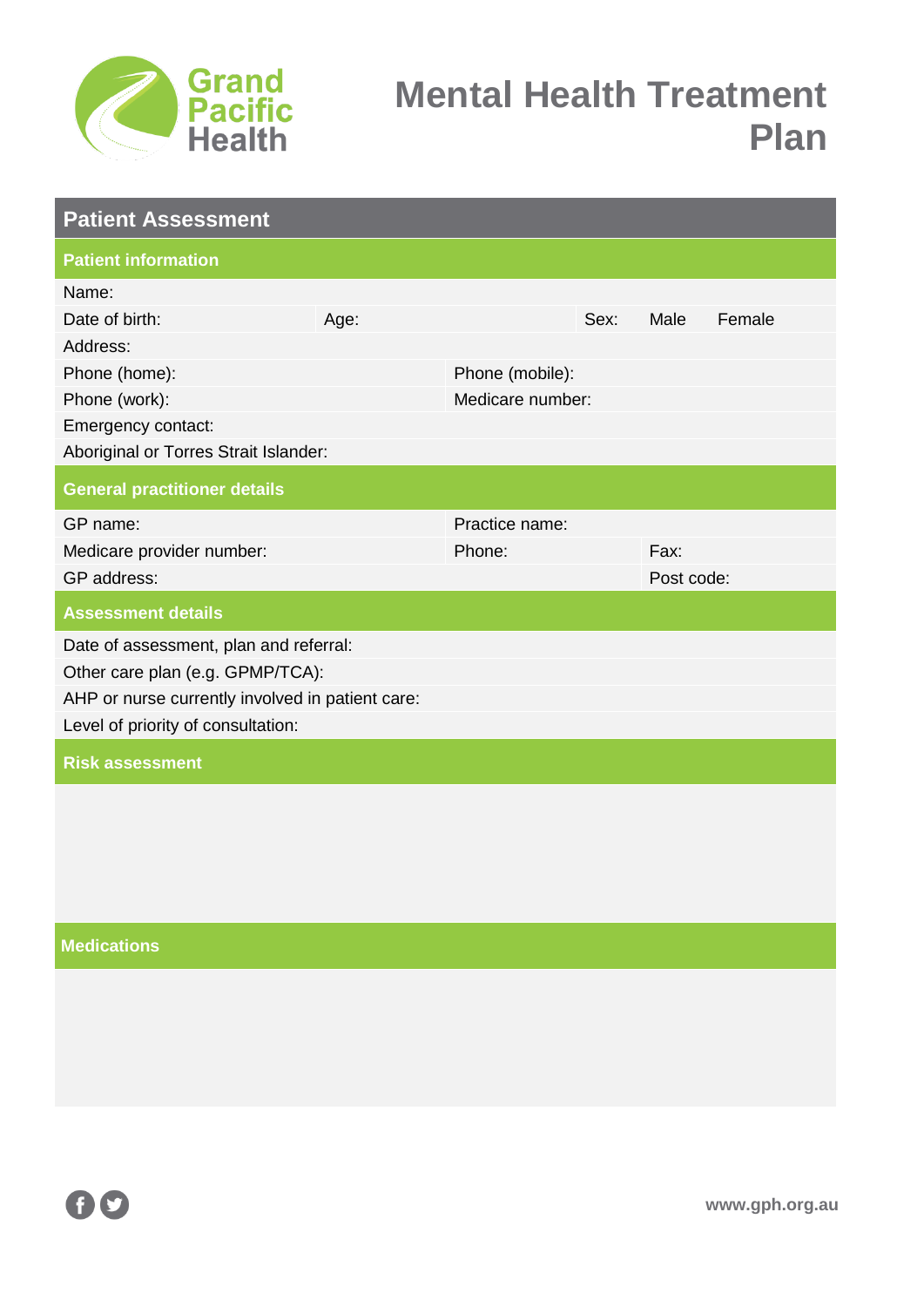

### **Allergies**

**What are the patient's current mental health issues?**

| Anxiety<br>□                        | $\Box$                         | GAD         |                   | П      | <b>OCD</b> |                        | □               | Social phobia |           |
|-------------------------------------|--------------------------------|-------------|-------------------|--------|------------|------------------------|-----------------|---------------|-----------|
|                                     | $\Box$                         | <b>PTSD</b> |                   | П      |            | Panic disorder         | $\Box$          | Agoraphobia   |           |
| $\Box$                              | Mood disorder                  | $\Box$      | Depression        |        | $\Box$     | Dysthymia              |                 |               |           |
| $\Box$                              | Perinatal<br>(ante/post natal) | $\Box$      | Depression        |        | □          | Anxiety (incl<br>PTSD) |                 | П             | Psychosis |
| $\Box$                              | Serious mental<br>illness      | $\Box$      | Schizophrenia     |        | П          | disorder               | Schizoaffective | П             | Other     |
| $\Box$                              | Personality<br>disorder        | $\Box$      | <b>Borderline</b> | $\Box$ | Antisocial | $\Box$                 | Avoidant        | $\Box$        | Dependent |
| П                                   | Other issues                   |             | Specify:          |        |            |                        |                 |               |           |
| $\Box$                              | Substance use or<br>misuse     |             | Specify:          |        |            |                        |                 |               |           |
| <b>History of presenting issues</b> |                                |             |                   |        |            |                        |                 |               |           |

When the problem first started, triggers, course of problem.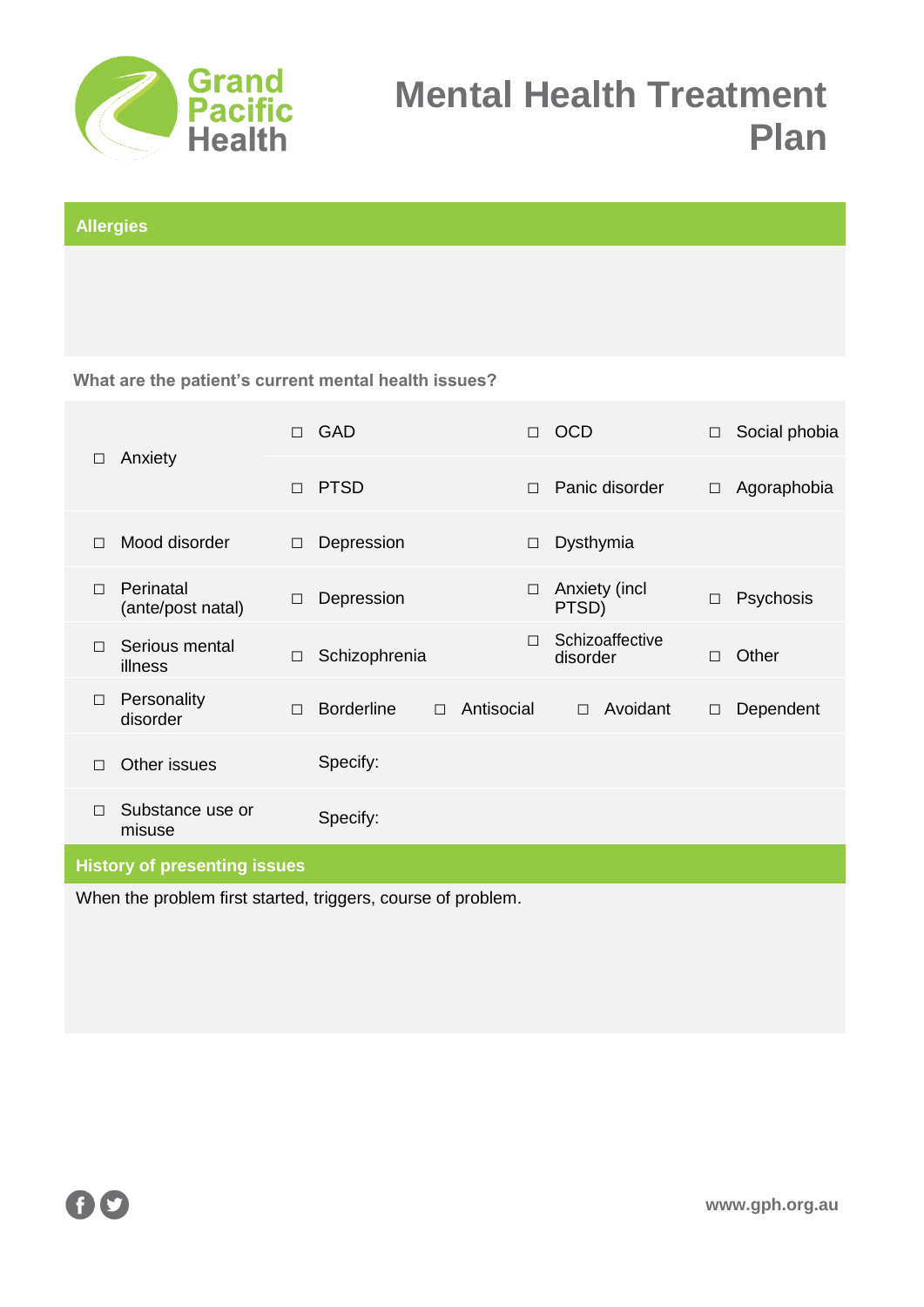

**History of presenting issues**

**Current mental state**

**Outcome tool**

**Relevant physical health problems**

**Relevant background issues**

Previous trauma, abuse, sexual assault?



**www.gph.org.au**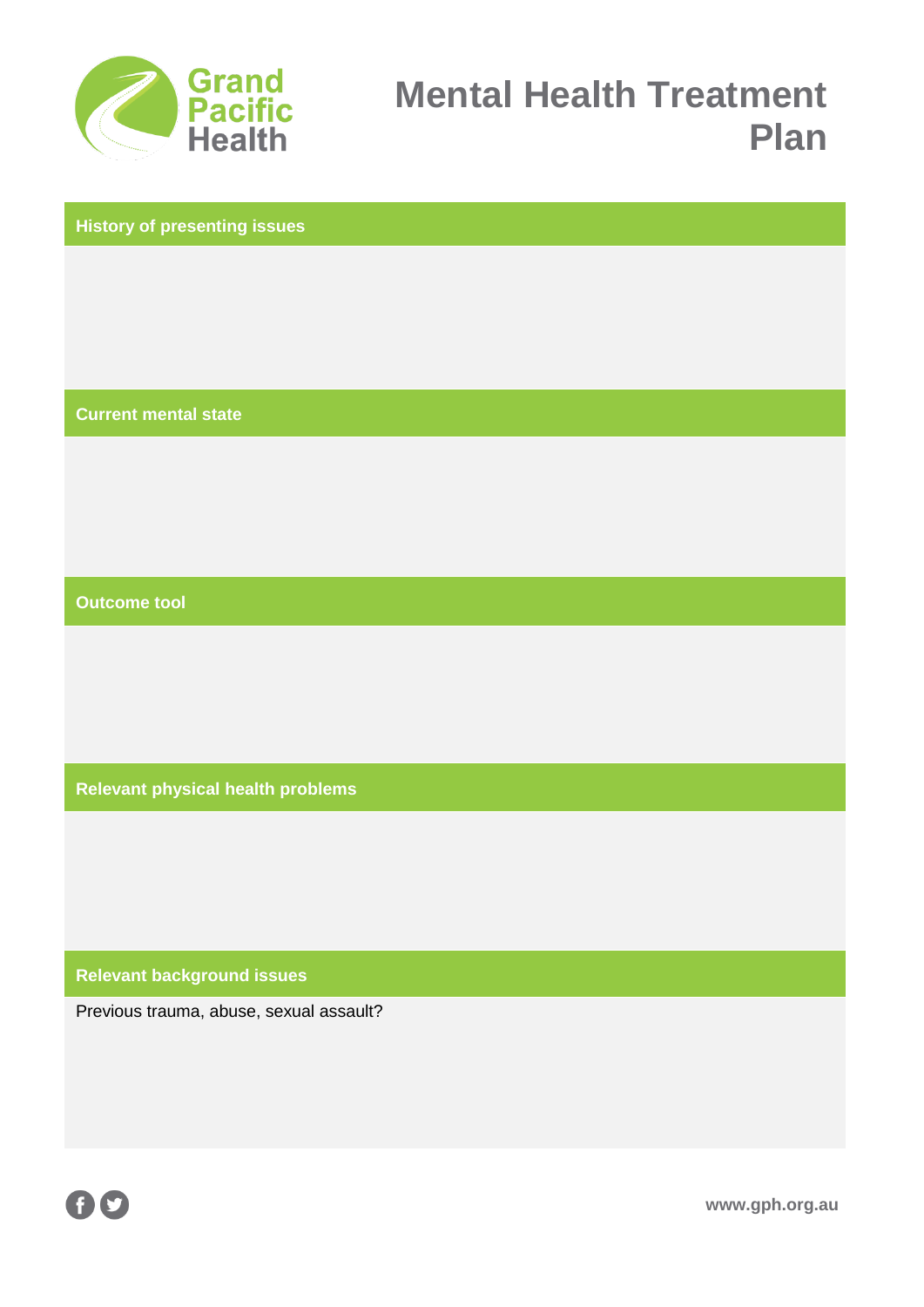

| Family history of mental illness? |                         |
|-----------------------------------|-------------------------|
| Autism spectrum (specify):        | Intellectual disability |
| $\Box$                            | $\Box$                  |
| <b>Behavioral problems</b>        | Learning difficulty     |
| $\Box$                            | $\Box$                  |
| ADHD/ADD                          | Language difficulty     |
| $\Box$                            | $\Box$                  |
| Conduct disorder                  | Other (specify):        |
| $\Box$                            | $\Box$                  |
| <b>Social history</b>             |                         |
| Income status:                    | Relationship status:    |
| Higher education level achieved:  | Living situation:       |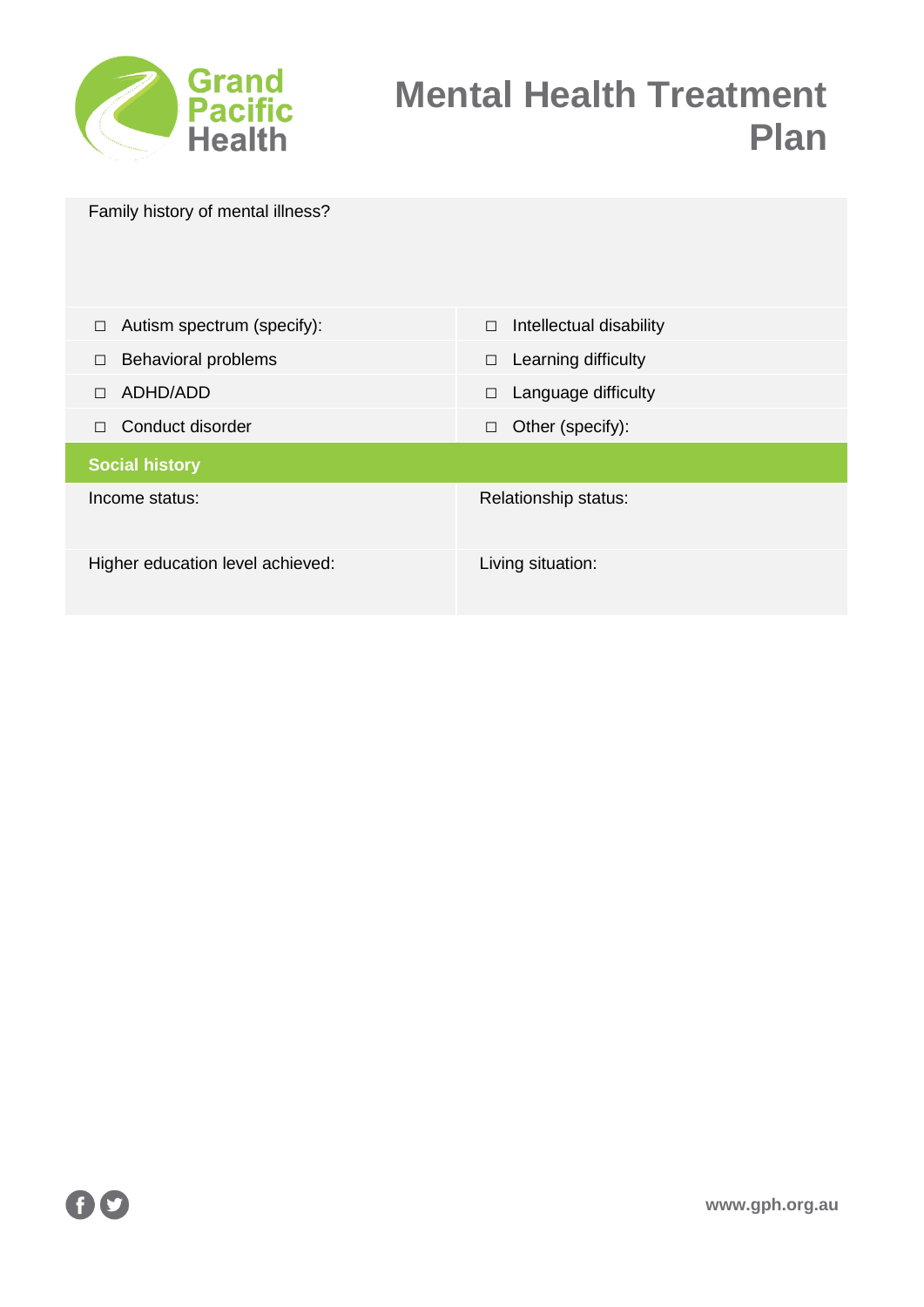

| <b>Relevant Background Issues</b>             |              |                   |                  |               |  |  |  |  |
|-----------------------------------------------|--------------|-------------------|------------------|---------------|--|--|--|--|
| <b>Care plan</b>                              |              |                   |                  |               |  |  |  |  |
| <b>Patient</b><br>needs/main<br><b>issues</b> | <b>Goals</b> | <b>Treatments</b> | <b>Referrals</b> | <b>Review</b> |  |  |  |  |
|                                               |              |                   |                  |               |  |  |  |  |
|                                               |              |                   |                  |               |  |  |  |  |
|                                               |              |                   |                  |               |  |  |  |  |
|                                               |              |                   |                  |               |  |  |  |  |
|                                               |              |                   |                  |               |  |  |  |  |
|                                               |              |                   |                  |               |  |  |  |  |
| Crisis relapse plan                           |              |                   |                  |               |  |  |  |  |

Tick the boxes if you agree:

- □ Appropriate psychoeducation provided?
- □ Plan added to the patient's records?
- □ Copy (or parts) of the plan offered to other providers?

### **Completing the plan**

In completing the mental health treatment plan, I have discussed with the patient: (tick relevant boxes)

- □ The assessment
- □ All aspects of the plan, including referrals to other providers
- □ The possibility of a case conference with other care providers
- □ Agreed date for review
- $\Box$  Offered a copy of the plan to the patient and/or their carer (if agreed by the patient)

Date plan completed: Review date:



**www.gph.org.au**